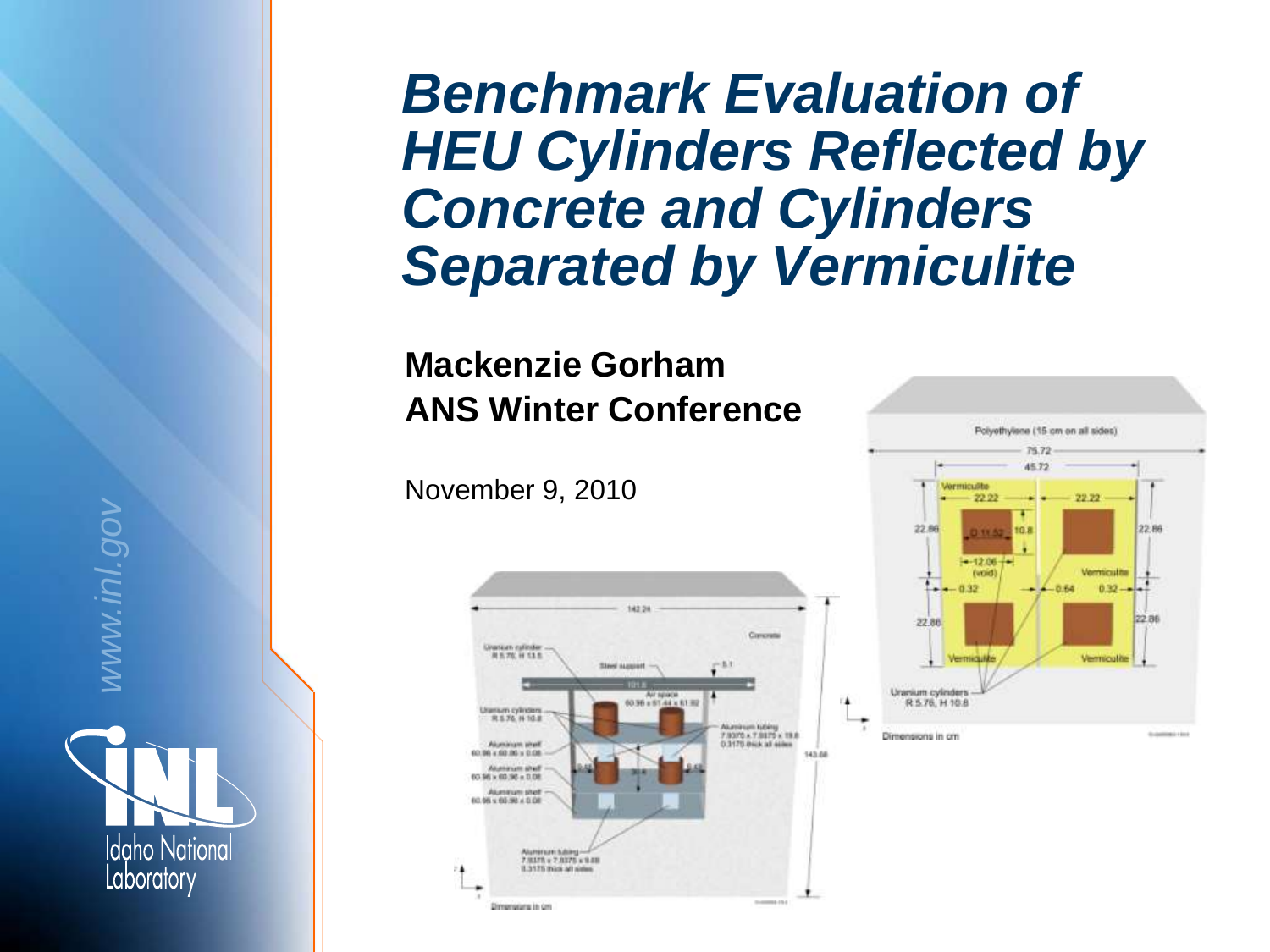

# *Benchmark Evaluations of HEU Cylinders*

- HEU-MET-FAST-054
	- Highly Enriched Metal Cylinders Reflected by Concrete
	- 2x2x2 Array of HEU Cylinders
		- Reactivity changes made with smaller cylinders or small plates
	- Varied thickness of concrete reflector
	- Determined to be unacceptable
- HEU-MET-FAST-056
	- Highly Enriched Metal Cylinders Separated by Vermiculite and Reflected by Polyethylene
	- 2x2x2 Array of same HEU Cylinders as used for HMF054
	- Stacks of Vermiculite formed around HEU cylinders on all sides
	- Minimum 15 cm polyethylene reflector
	- Acceptable Evaluation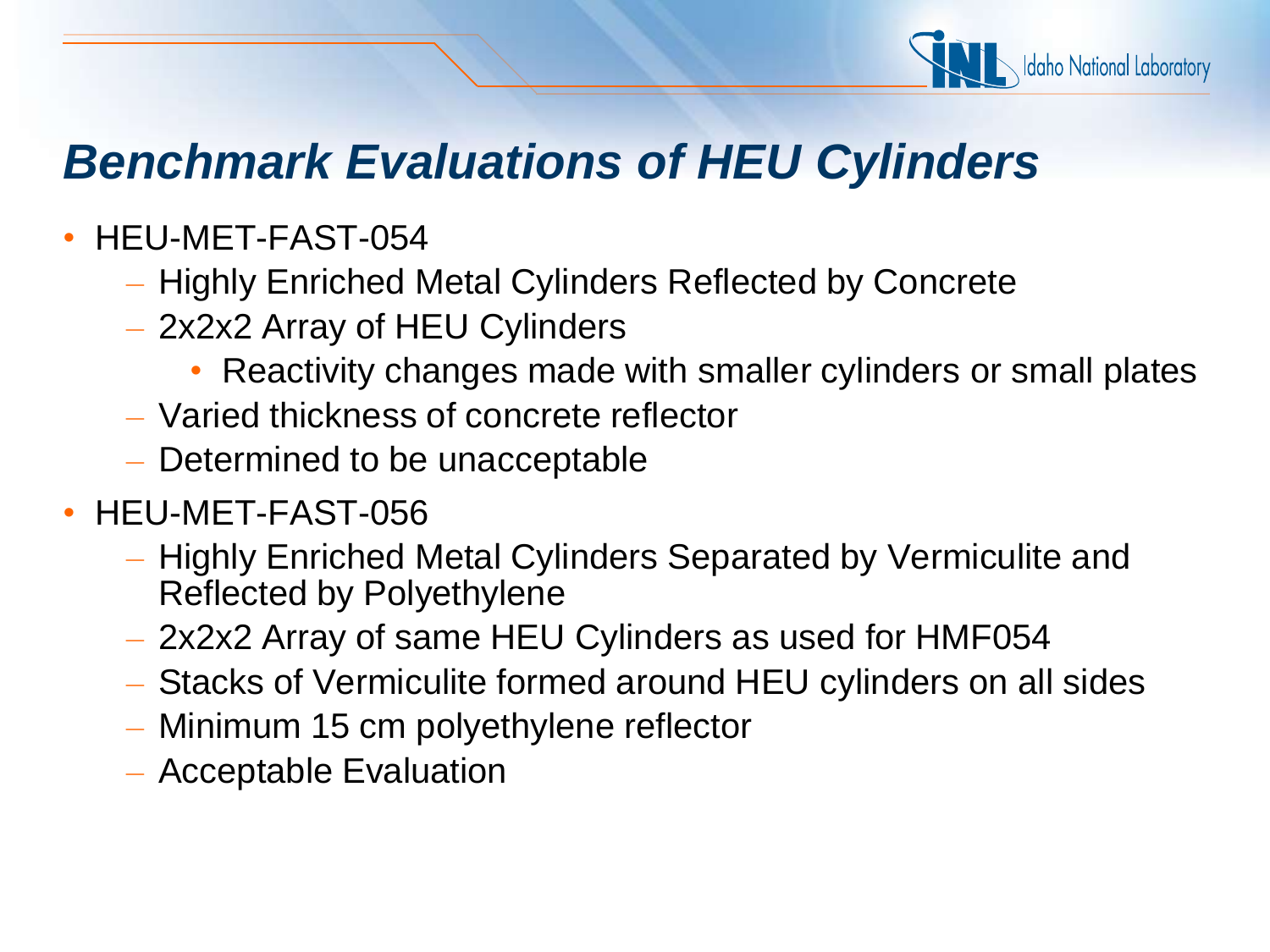

#### *HEU Cylinders Reflected by Concrete*

- Experiments Performed by D.W. Magnuson in November of 1972
- Part of a series of experiments on HEU arrays performed at the Oak Ridge Critical Experiments Facility
	- Others from the series have been evaluated (HEU-MET-FAST-053)
	- Reused HEU metal cylinders from Tinkertoy experiments (HEU-MET-FAST-023 and HEU-MET-FAST-026)
- Documented in published report *Critical Three-Dimensional Arrays of Neutron Interacting Units: Part IV,* D.W. Magnuson, 1973. Y-DR-109
- Each experimental case varied the thickness and proximity of the reflector
- 14 total experiments performed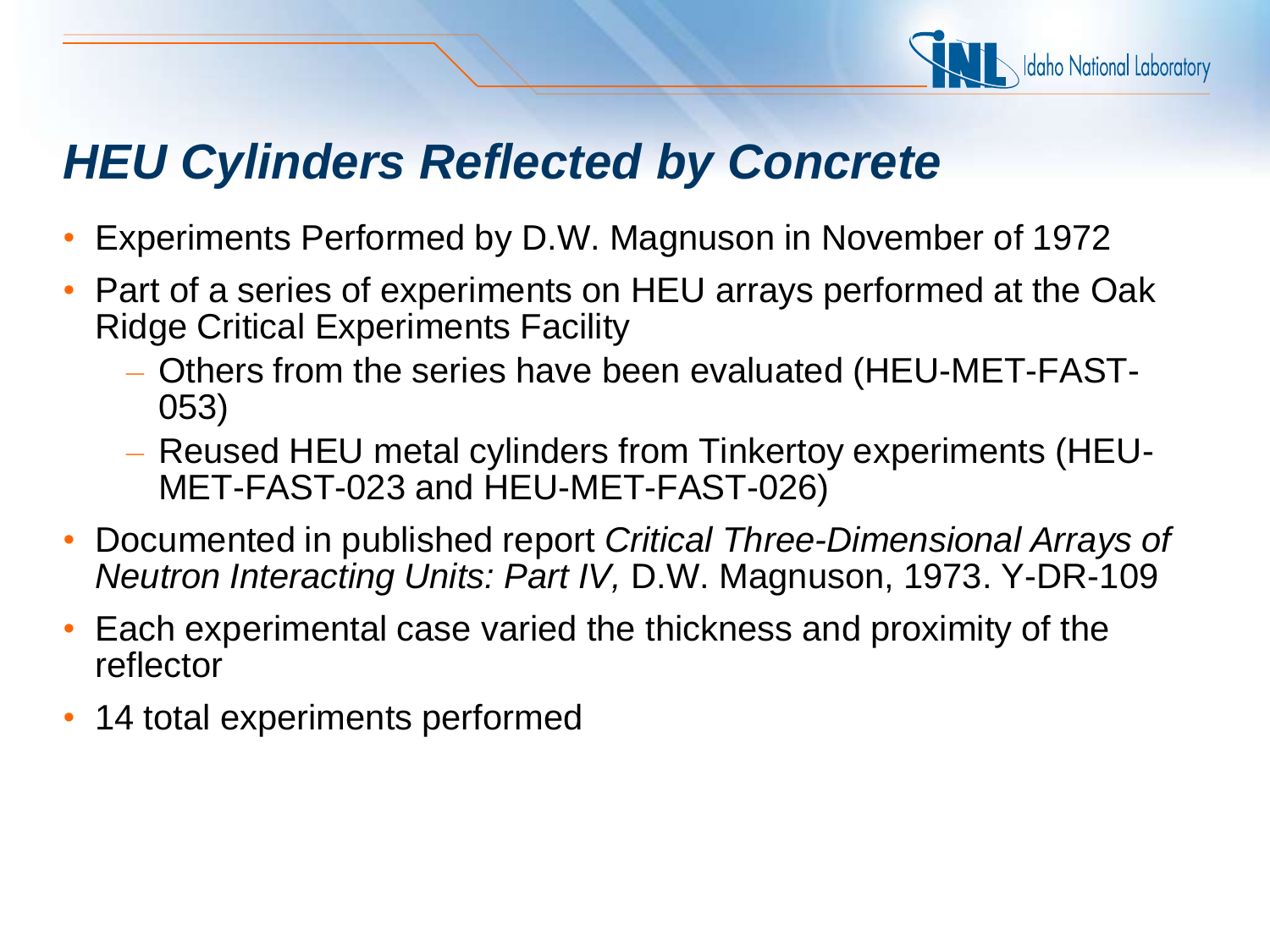

#### *HEU Cylinders Reflected by Concrete – Case 1*



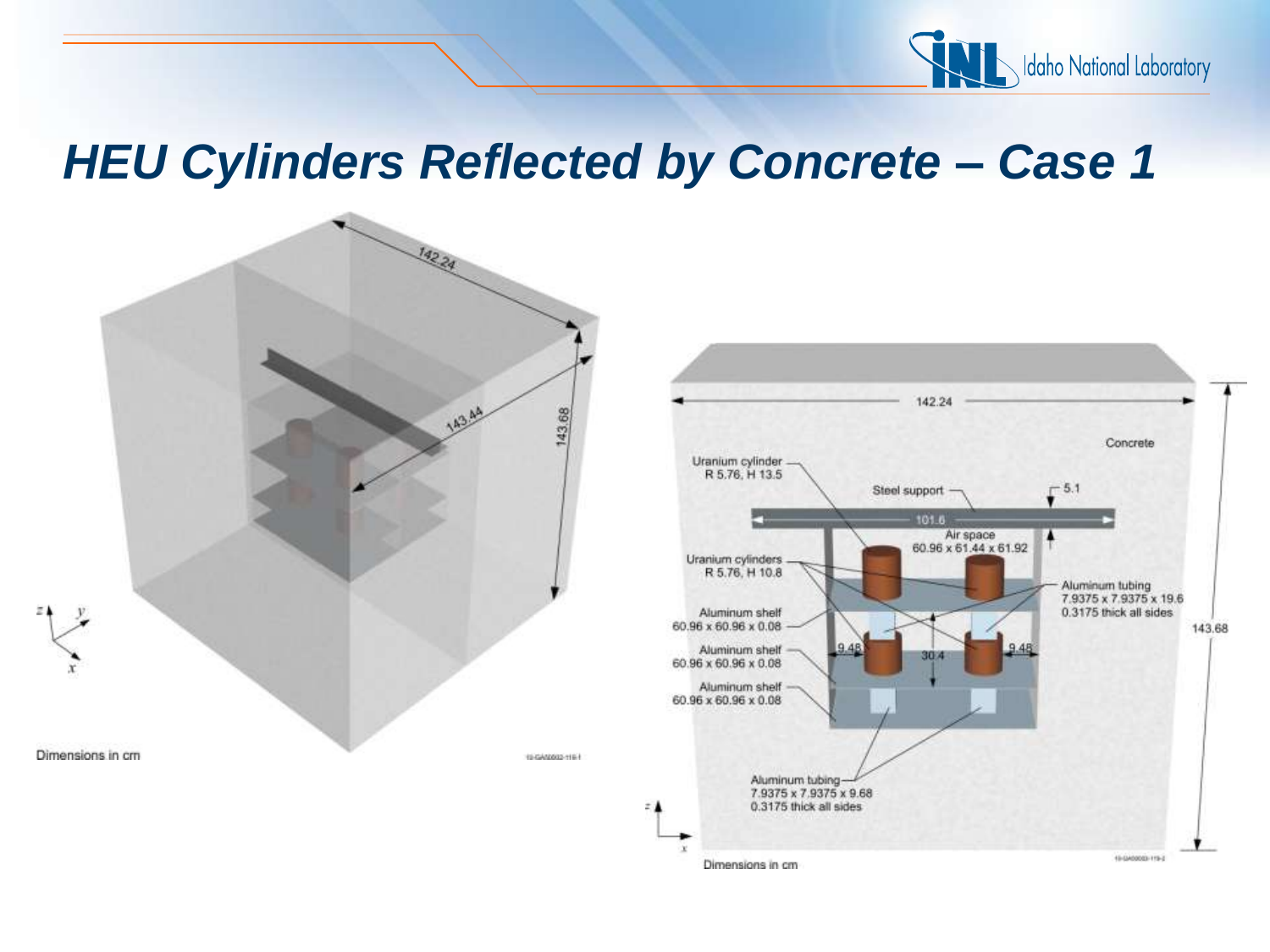

#### *HEU Cylinders Reflected by Concrete – Case 3*



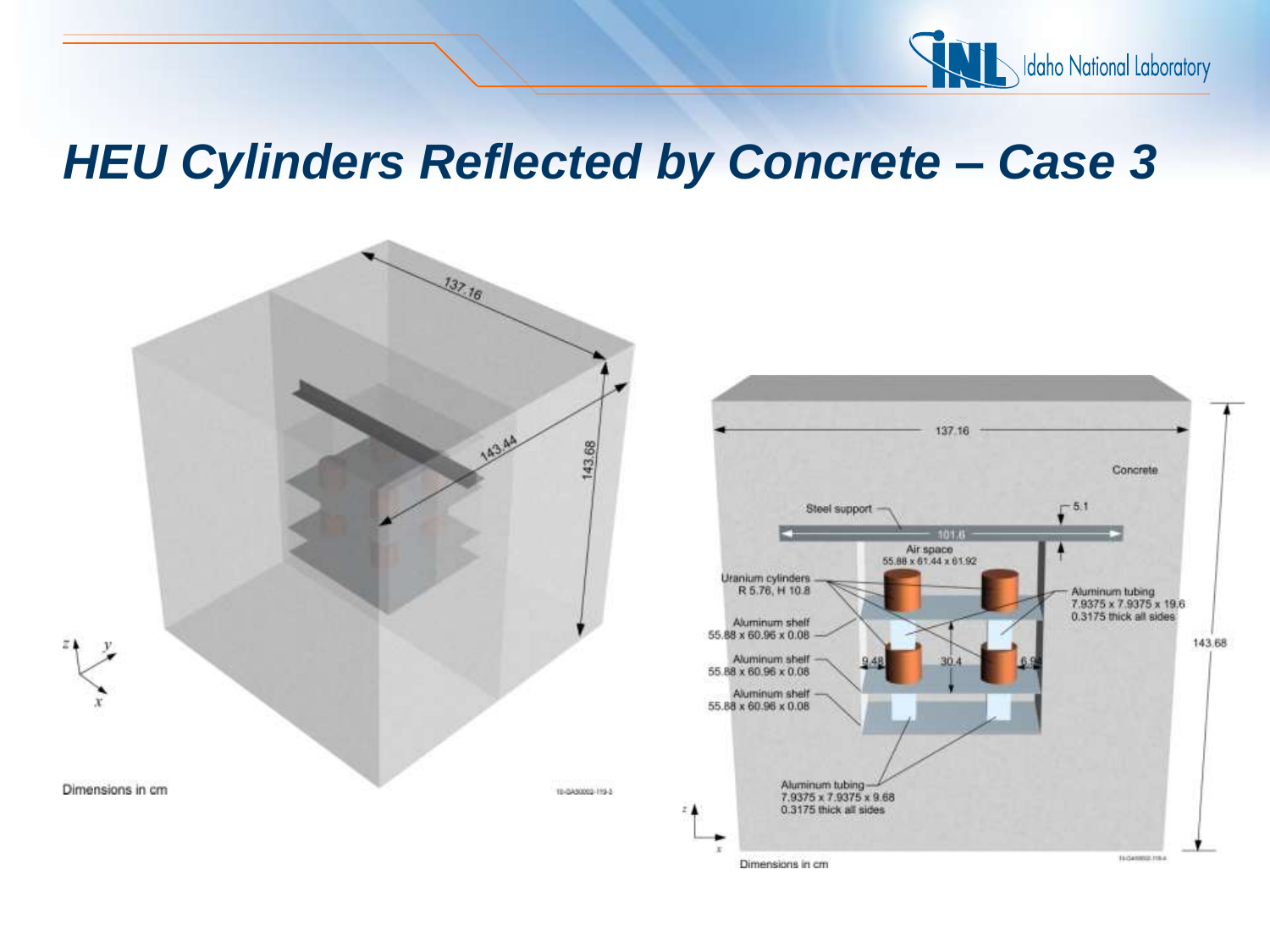

#### *HEU Cylinders Reflected by Concrete – Case 11*



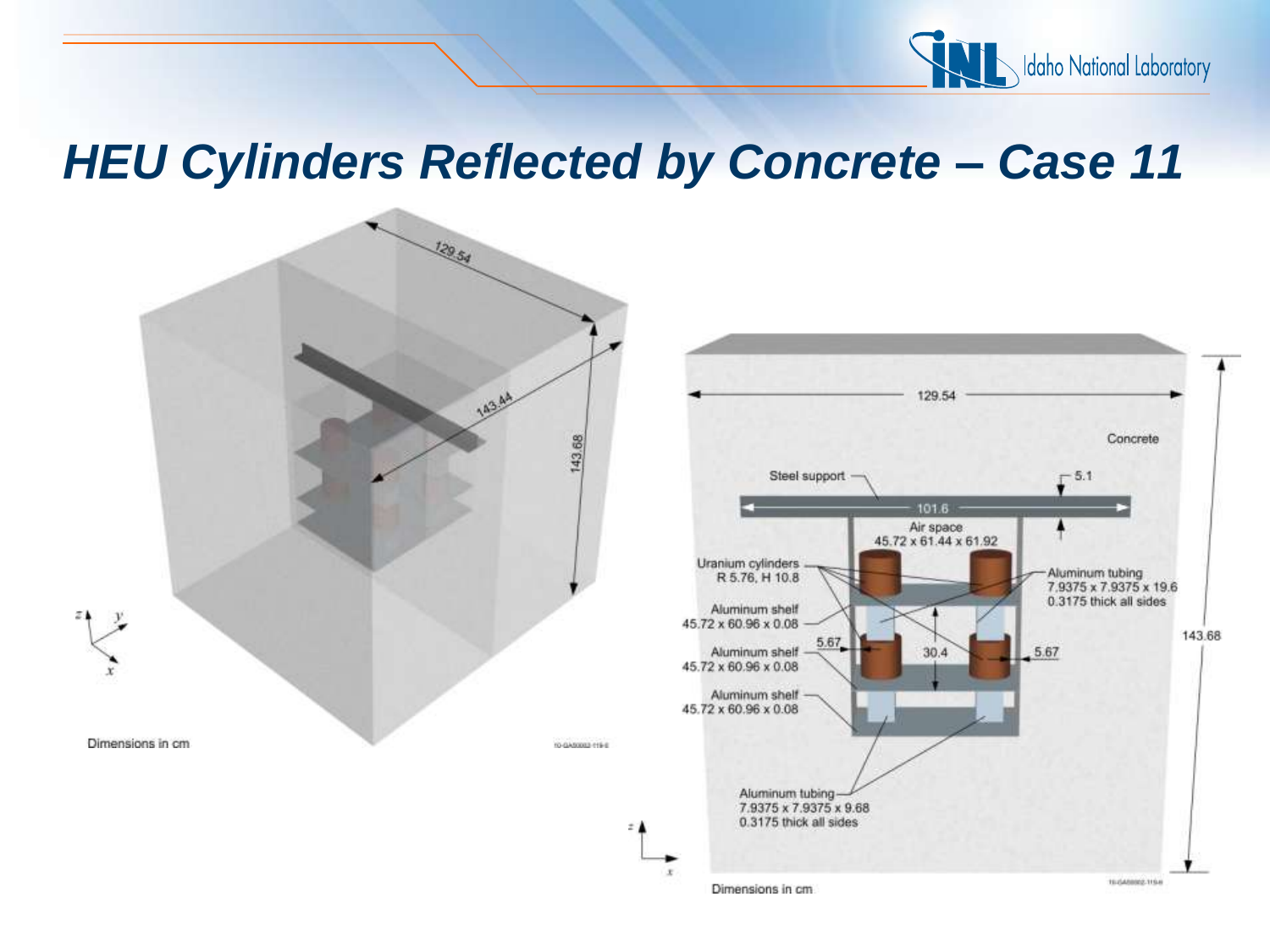

# *HEU Cylinders Reflected by Concrete*

- Problems and Issues
	- Concrete Composition
		- Magnuson concrete, apparently mixed for experiment
		- Multiple partial composition analysis, but with conflicting results
			- Loss-on-Drying technique was used (~25-30% accurate)
		- Results highly sensitive to hydrogen content
			- Increase of 30% caused a 1.667% increase in  $k_{\text{eff}}$
	- Density
		- Published report gives density as 2.15 g/cm<sup>3</sup>
		- Density calculation in the logbook gave 2.0764 g/cm<sup>3</sup>
			- Calcuated from 360 blocks weighing 7 tons (6350.3 kg).
		- Analysis included in logbook contained reports of density of 100.4 lb/ft<sup>3</sup> (1.60825 g/cm<sup>3</sup>)
		- Second density calculation in logbook gives 2.15 g/cm
			- Calculated from 10 blocks weighing 40.38 lbs (18.314 kg)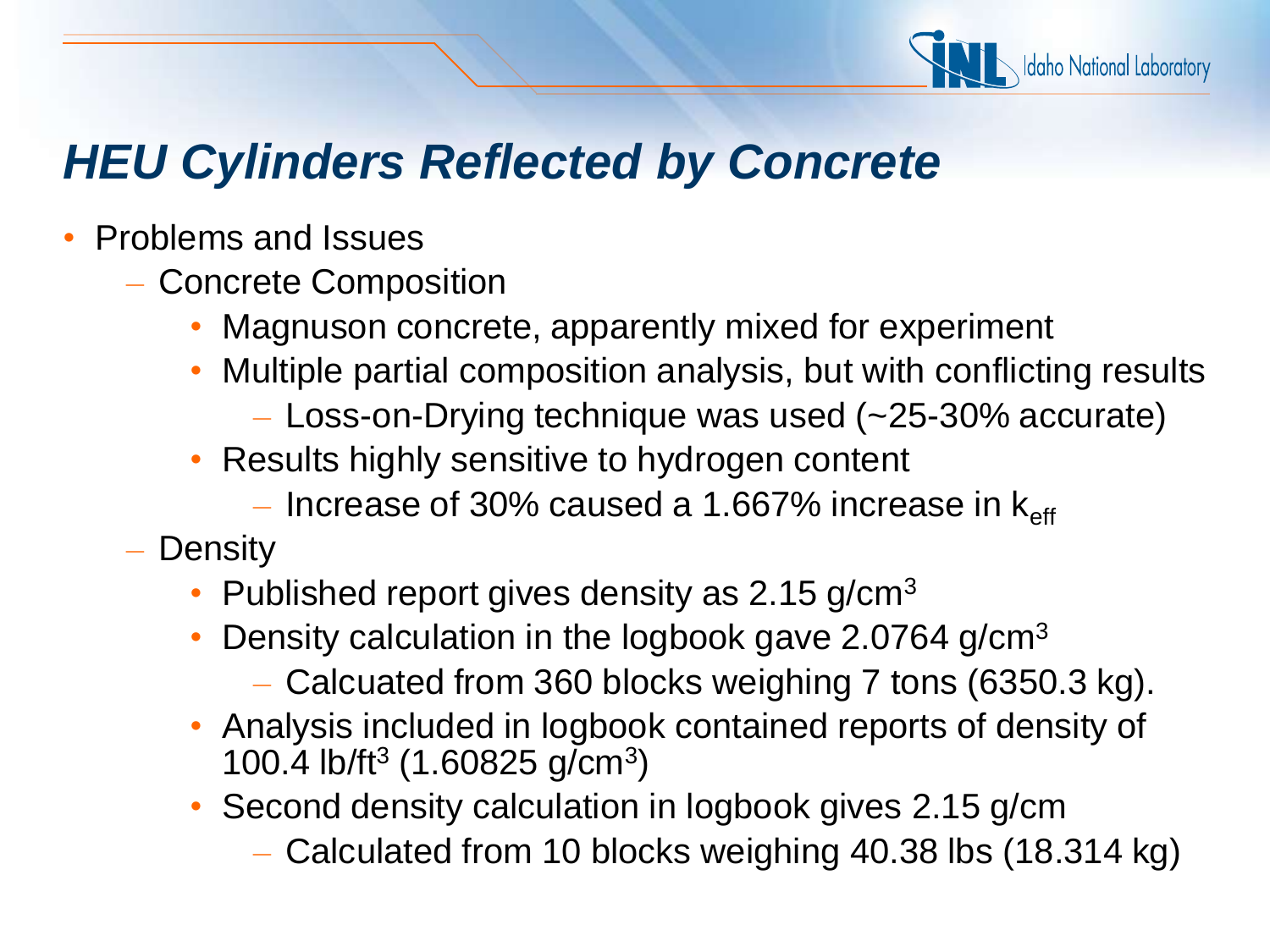

## *HEU Cylinders Reflected by Concrete*

- Problems and Issues, continued
	- Prompt critical experiments
		- Several cases were reported as prompt critical
		- What was the extrapolation method?
		- Was the split table fully closed?
		- Unclear from logbook notes what method was used or what was the critical gap
	- Subcritical experiments
		- There were also several highly subcritical experiments, with the same issues as the prompt critical experiments
- **Conclusions** 
	- Evaluation determined the experiment was unacceptable as a benchmark experiment
	- Results are being published in ICSBEP Handbook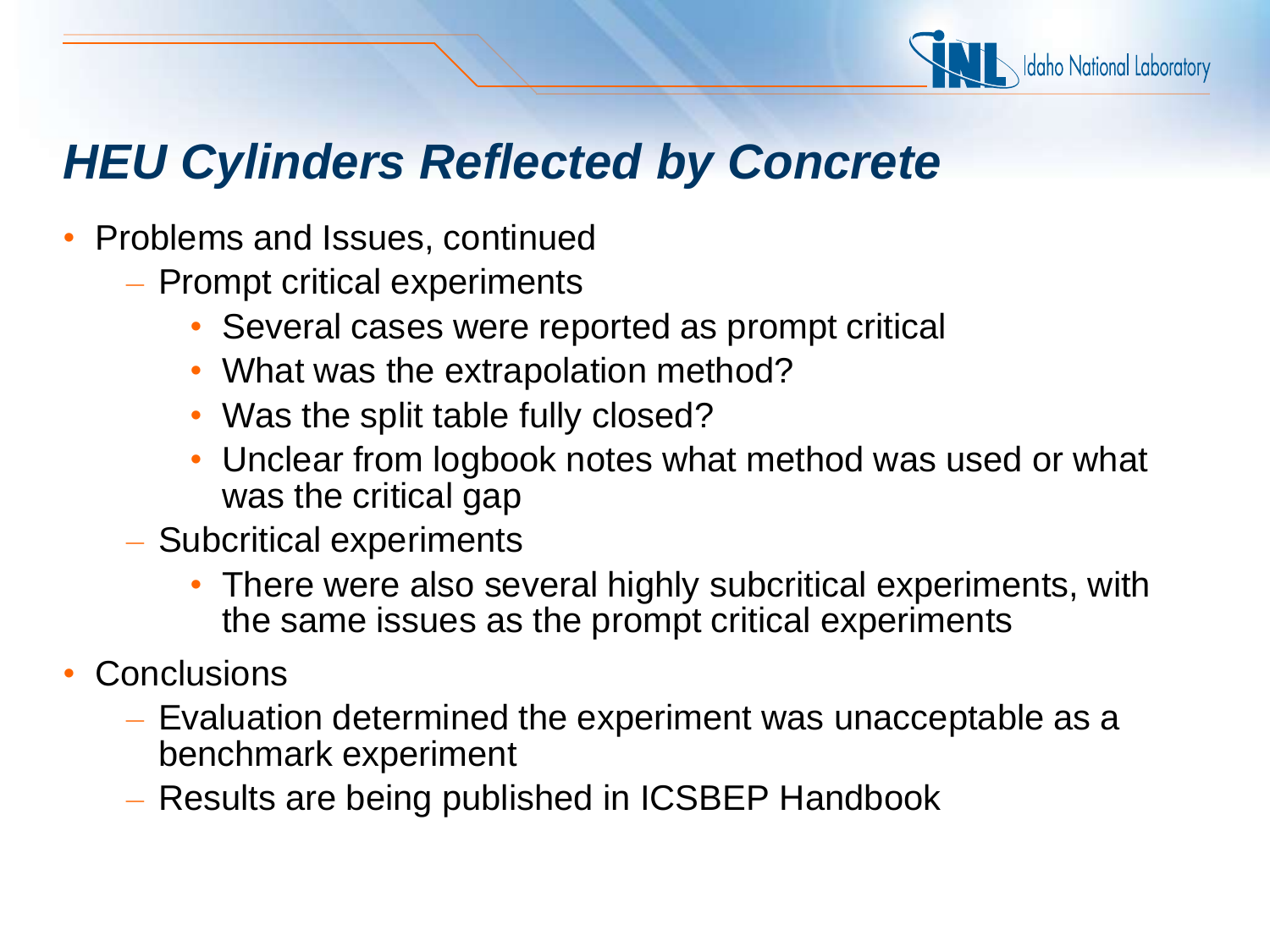

- Experiments Performed by D.W. Magnuson in November of 1972 at the same time as the concrete experiments
- Published in the same report, Y-DR-109
- Used polyethylene blocks for reflection
- Reused the Tinkertoy cylinders in a 2x2x2 array
- Used large vermiculite sheets, and hand-cut pieces to size to fill space around cylinders inside the reflector
- Experiments varied the amount of vermiculite above certain cylinders
- Minimum 15cm reflector on all sides (greater than this on two sides)
- 4 total cases
	- Since they are so similar, cases 2-3 are used for repeatibility, and only case 1 is considered a benchmark experiment for evaluation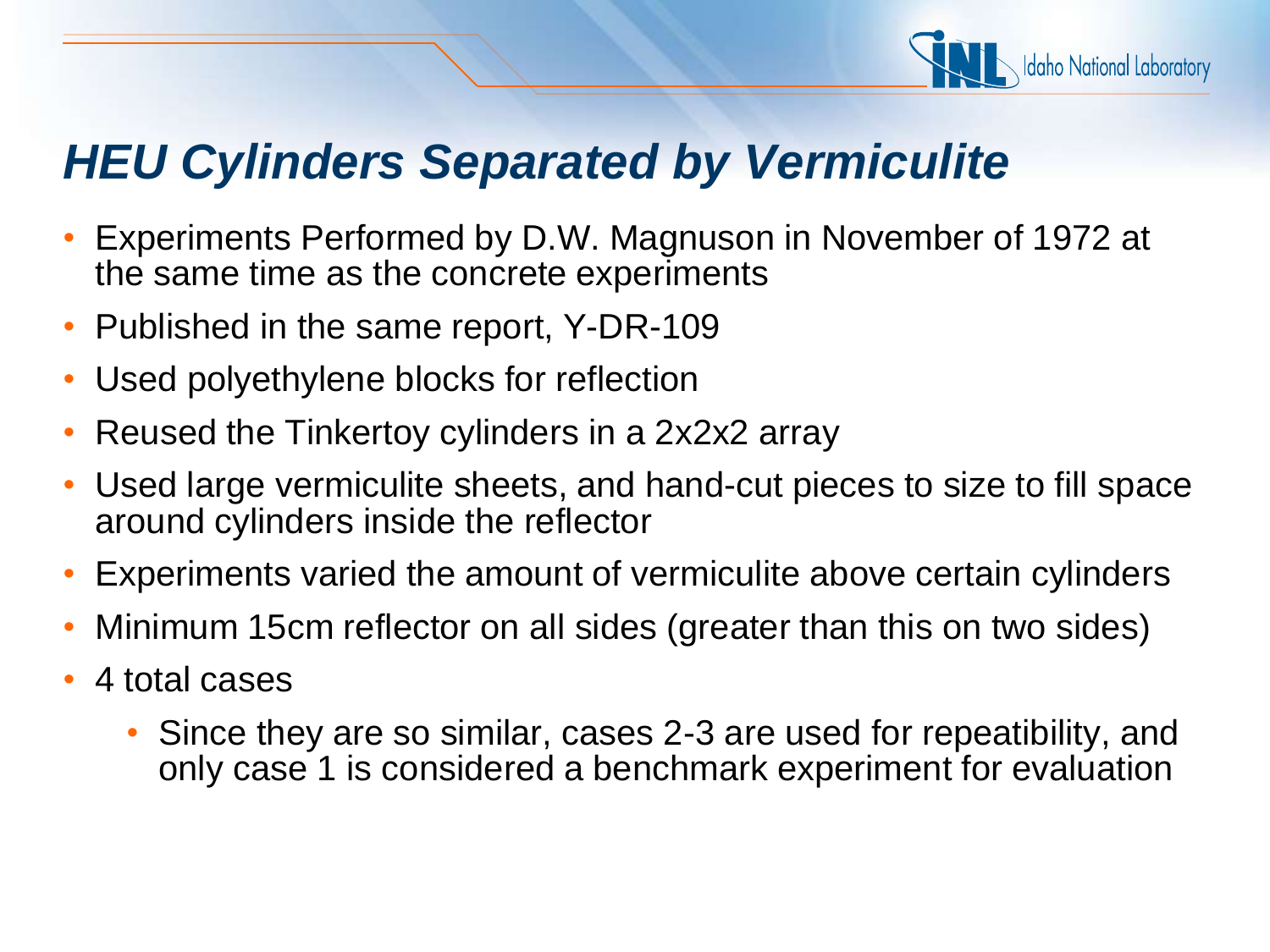



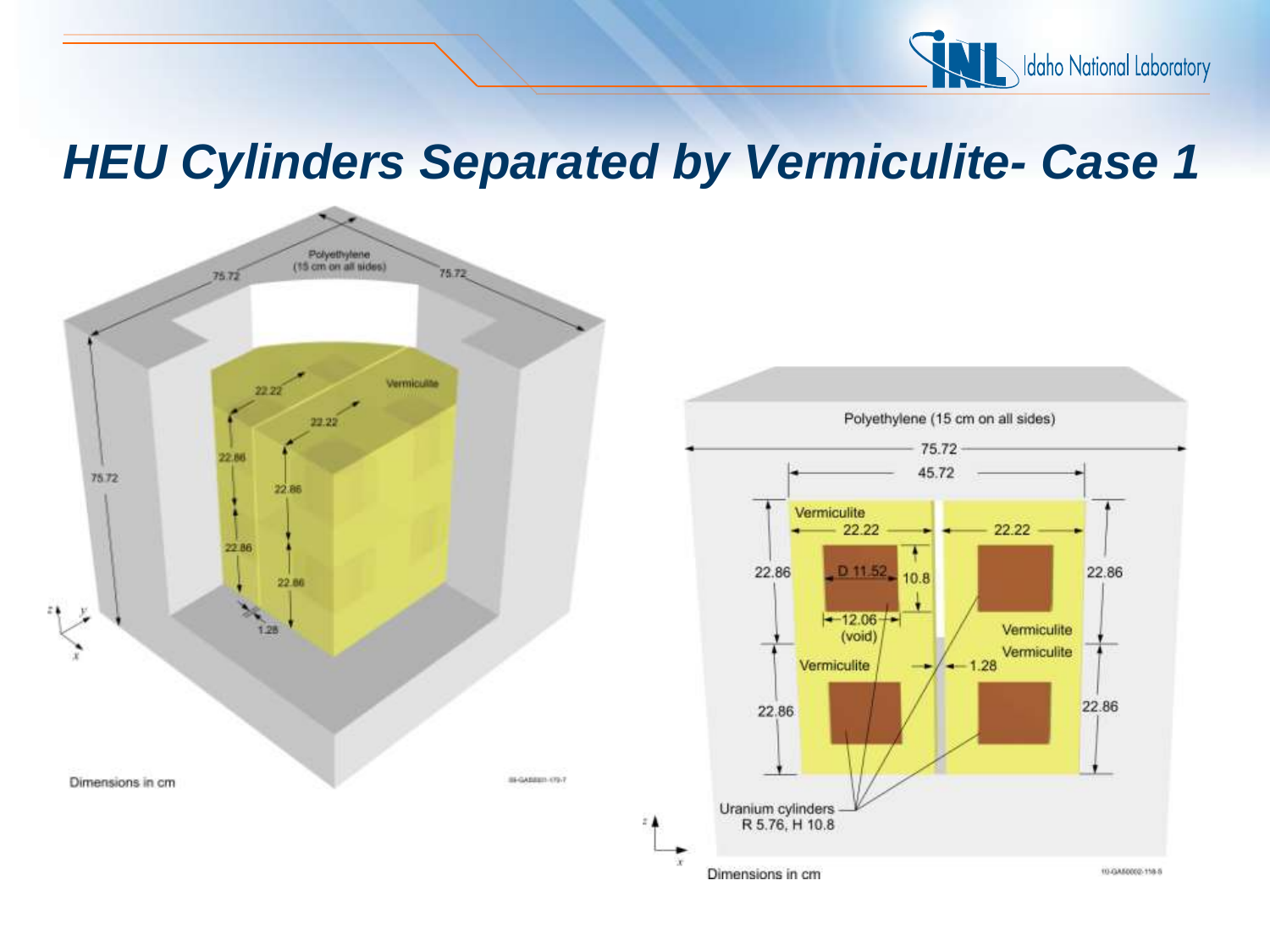



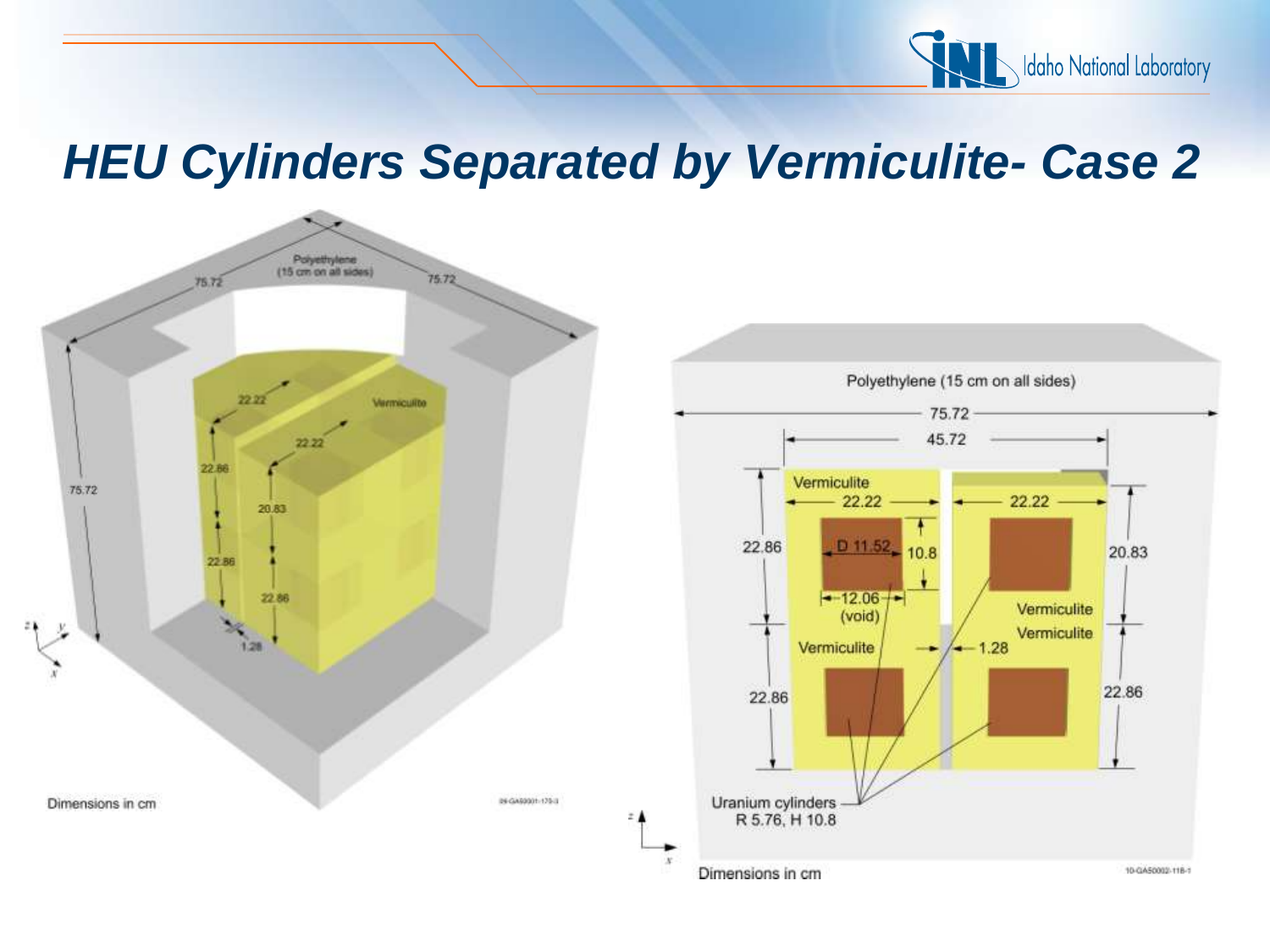



10-GA50002-118-2

15.98

22.86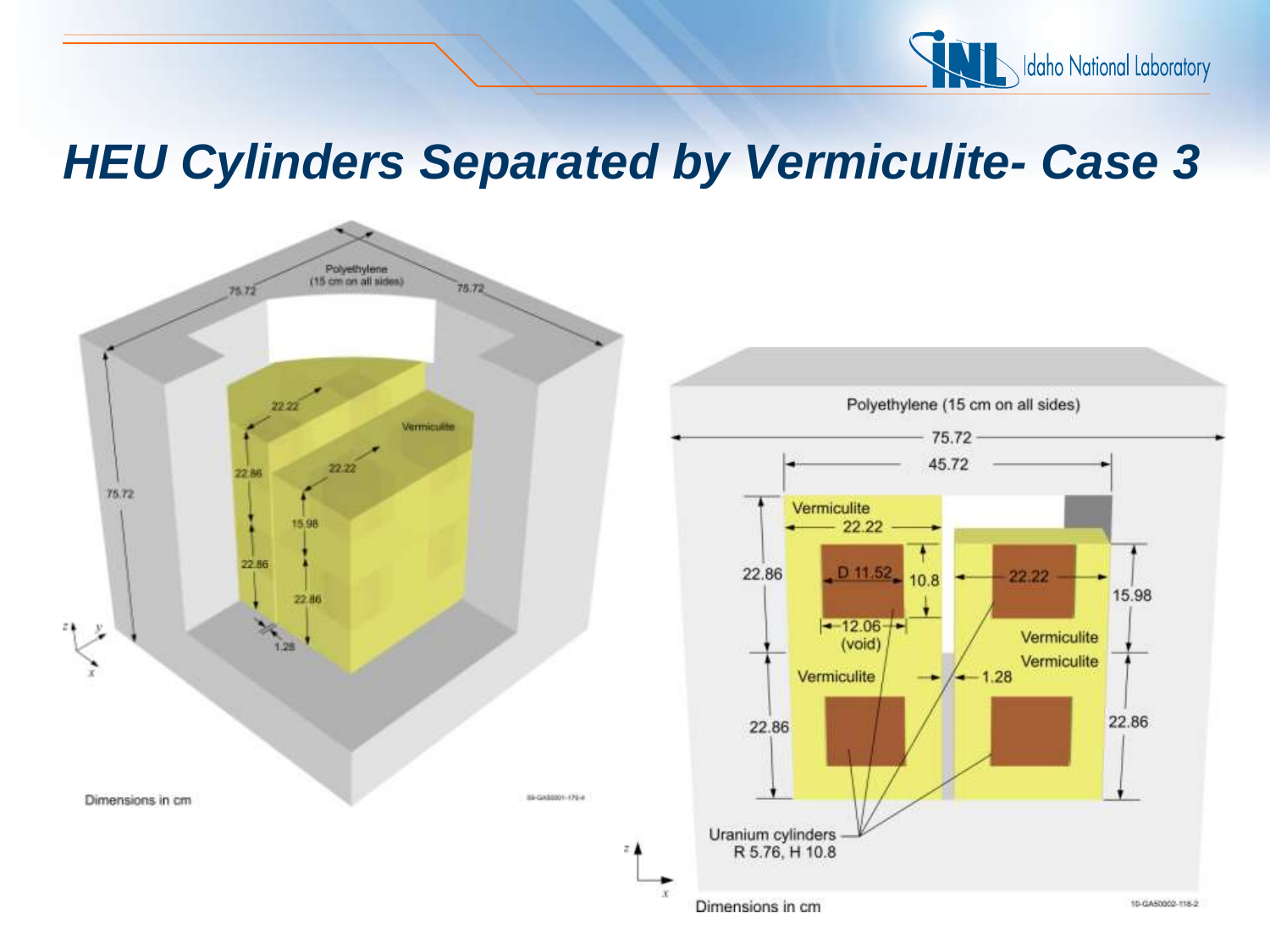

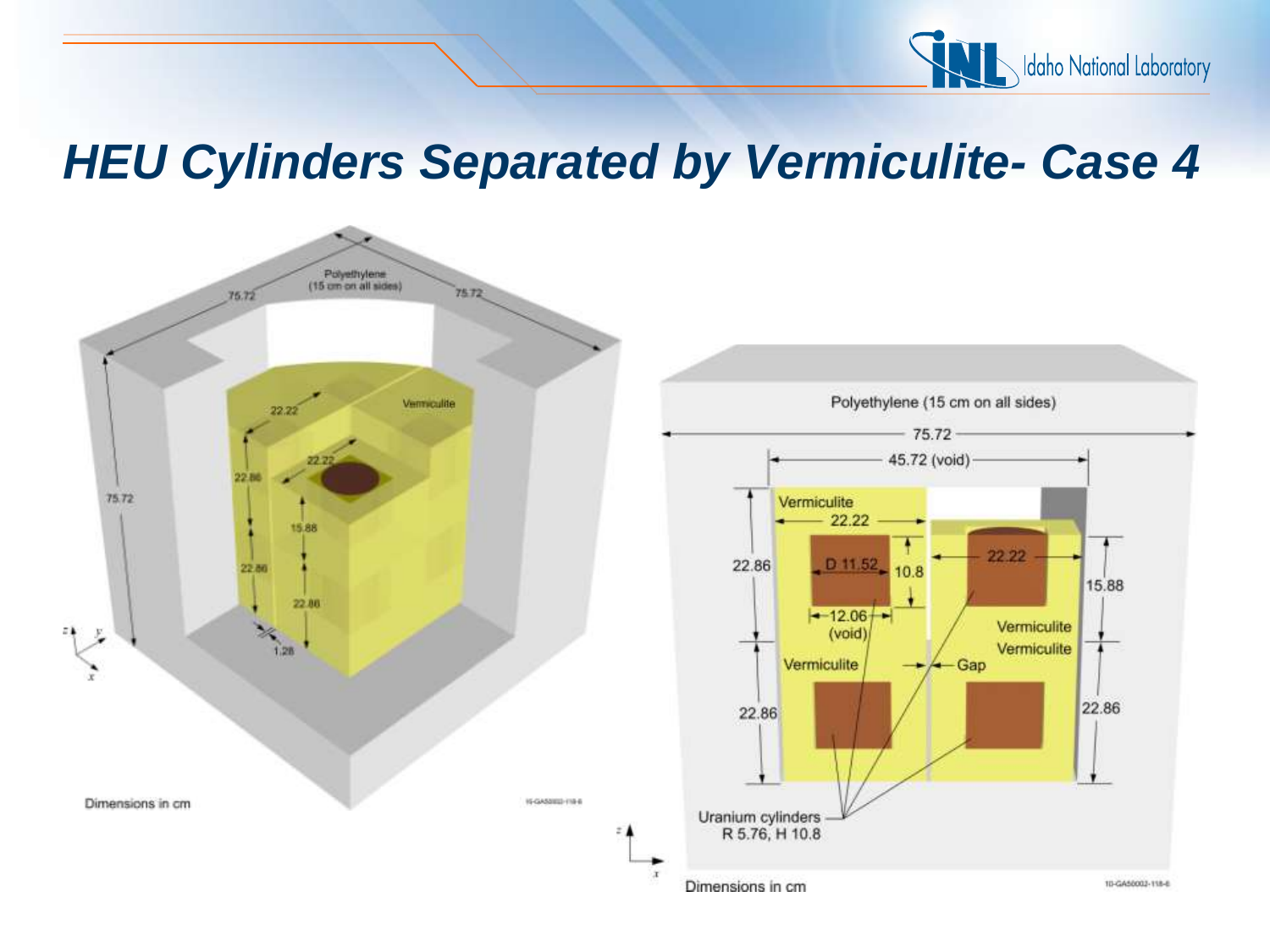

- Uncertainties
	- Largest uncertainty from the polyethylene density:  $\Delta k_{\text{eff}} = 0.00275$
	- Other uncertainties evaluated were:
		- Uranium density, mass, dimensions, impurities, isotopic content, and spatial variation
		- Vermiculite composition, impurities, density, mass, dimensions, and gap
		- Polyethylene mass, dimension, and impurities
	- Total uncertainty in  $k_{\text{eff}}$ : 0.0055
- **Biasses** 
	- Vermiculite pieces modeled as one solid mass
	- Support holes in cylinders were removed
	- Reflector gaps and room return
	- All simplifications had a negligible effect